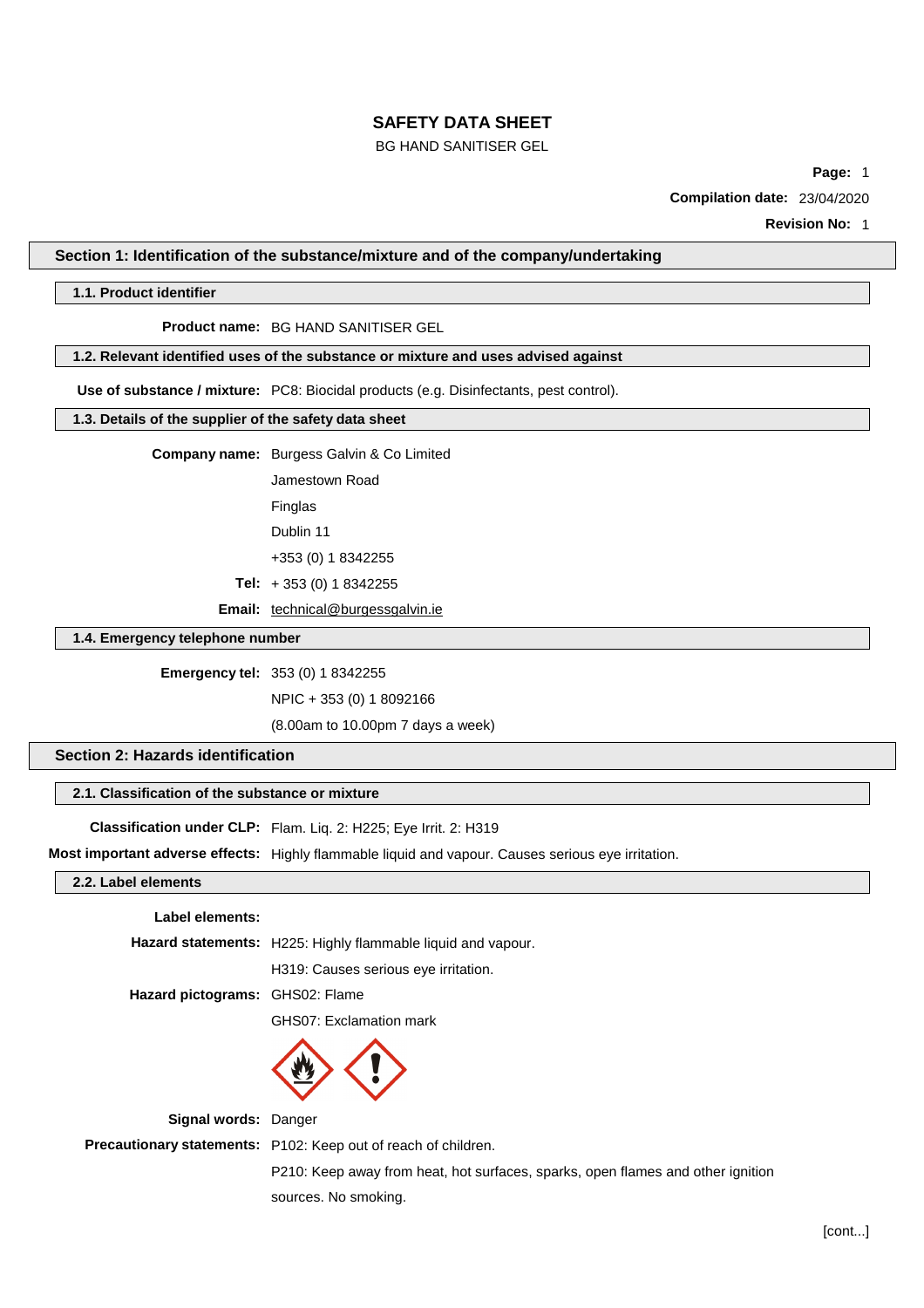# BG HAND SANITISER GEL

**Page:** 2

P280: Wear protective clothing/eye protection/face protection.

P305+P351+P338: IF IN EYES: Rinse cautiously with water for several minutes. Remove

contact lenses, if present and easy to do. Continue rinsing.

P337+P313: If eye irritation persists: Get medical advice/attention.

P501: Dispose of contents and container to an approved waste disposal plant.

### **2.3. Other hazards**

**Other hazards:** In use, may form flammable / explosive vapour-air mixture.

**PBT:** This product is not identified as a PBT/vPvB substance.

### **Section 3: Composition/information on ingredients**

### **3.2. Mixtures**

#### **Hazardous ingredients:**

#### ETHANOL

| <b>EINECS</b> | CAS     | PBT/WEL                                                 | <b>CLP Classification</b> | Percent |
|---------------|---------|---------------------------------------------------------|---------------------------|---------|
| 200-578-6     | 64-17-5 | Substance with a Community<br>workplace exposure limit. | ' Flam. Lig. 2: H225      | 50-70%  |

### GLYCERINE

| 56-81-5 | Substance with a Community | $.1\%$ |
|---------|----------------------------|--------|
|         | workplace exposure limit.  |        |

### **Section 4: First aid measures**

#### **4.1. Description of first aid measures**

**Skin contact:** Remove all contaminated clothes and footwear immediately unless stuck to skin.

Drench the affected skin with running water for 10 minutes or longer if substance is still on skin.

**Eye contact:** Bathe the eye with running water for 15 minutes. Consult a doctor.

- **Ingestion:** Do not induce vomiting. If conscious, give half a litre of water to drink immediately. Consult a doctor.
- **Inhalation:** Remove casualty from exposure ensuring one's own safety whilst doing so. Consult a doctor.

### **4.2. Most important symptoms and effects, both acute and delayed**

**Skin contact:** There may be mild irritation at the site of contact.

**Eye contact:** There may be irritation and redness.

**Ingestion:** There may be irritation of the throat.

**Inhalation:** There may be a feeling of tightness in the chest with shortness of breath.

**Delayed / immediate effects:** Immediate effects can be expected after short-term exposure.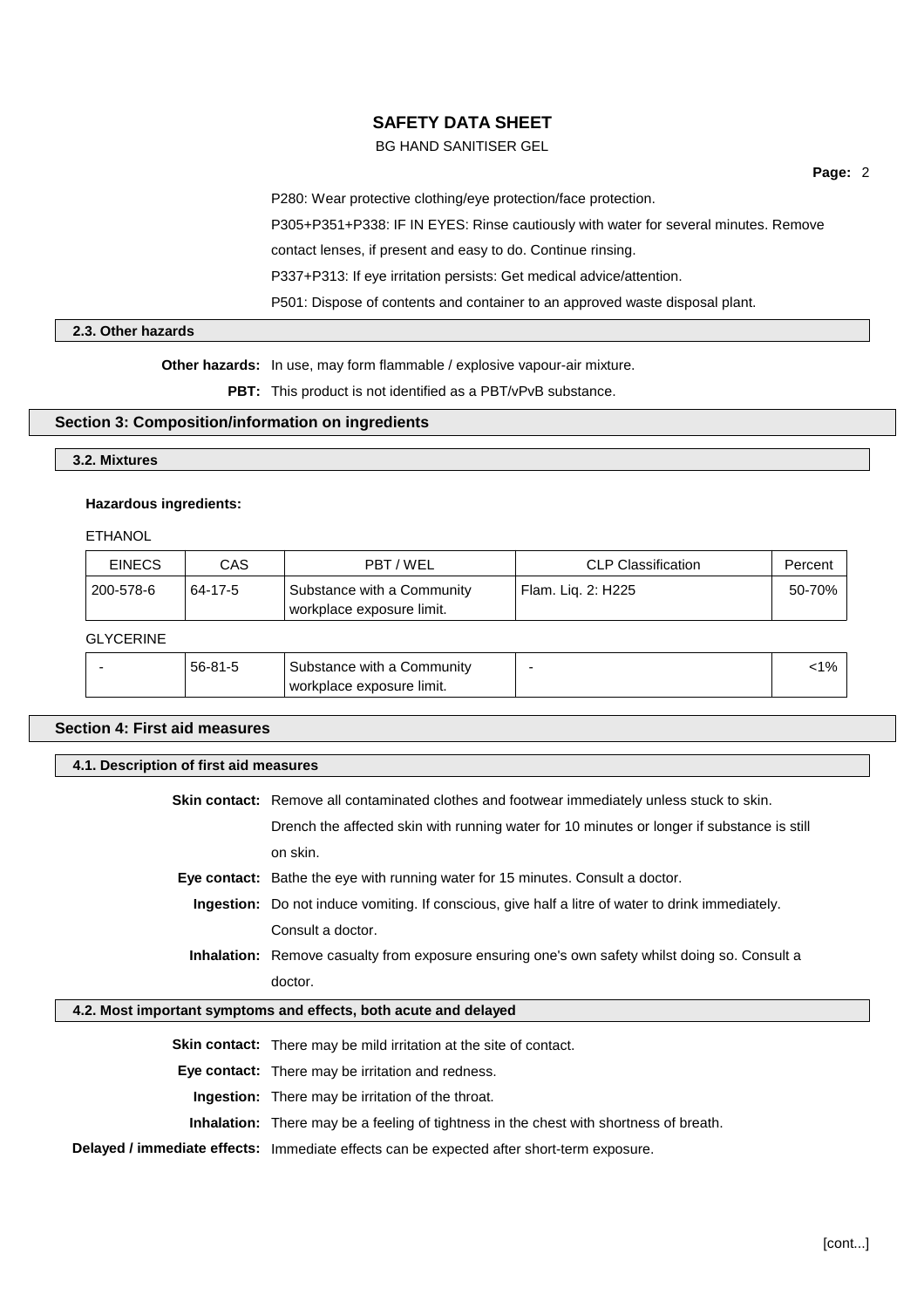# BG HAND SANITISER GEL

### **4.3. Indication of any immediate medical attention and special treatment needed**

**Immediate / special treatment:** Not applicable.

### **Section 5: Fire-fighting measures**

#### **5.1. Extinguishing media**

**Extinguishing media:** Alcohol resistant foam. Water spray. Carbon dioxide. Dry chemical powder.

### **5.2. Special hazards arising from the substance or mixture**

**Exposure hazards:** Highly flammable. In combustion emits toxic fumes. Forms explosive air-vapour mixture.

Vapour may travel considerable distance to source of ignition and flash back.

#### **5.3. Advice for fire-fighters**

**Advice for fire-fighters:** Wear self-contained breathing apparatus. Wear protective clothing to prevent contact with skin and eyes.

#### **Section 6: Accidental release measures**

### **6.1. Personal precautions, protective equipment and emergency procedures**

**Personal precautions:** Refer to section 8 of SDS for personal protection details. Notify the police and fire brigade immediately. Eliminate all sources of ignition. Turn leaking containers leak-side up to prevent the escape of liquid.

#### **6.2. Environmental precautions**

**Environmental precautions:** Do not discharge into drains or rivers. Contain the spillage using bunding.

#### **6.3. Methods and material for containment and cleaning up**

**Clean-up procedures:** Do not use equipment in clean-up procedure which may produce sparks. Absorb into dry earth or sand. Clean-up should be dealt with only by qualified personnel familiar with the specific substance.

#### **6.4. Reference to other sections**

**Reference to other sections:** Refer to section 8 of SDS.

**Section 7: Handling and storage**

#### **7.1. Precautions for safe handling**

**Handling requirements:** Smoking is forbidden. Use non-sparking tools. Ensure there is sufficient ventilation of the area. Do not handle in a confined space. Avoid the formation or spread of mists in the air.

#### **7.2. Conditions for safe storage, including any incompatibilities**

**Storage conditions:** Store in a cool, well ventilated area. Keep container tightly closed. Keep away from sources of ignition. Prevent the build up of electrostatic charge in the immediate area. Ensure lighting and electrical equipment are not a source of ignition.

**Suitable packaging:** Must only be kept in original packaging.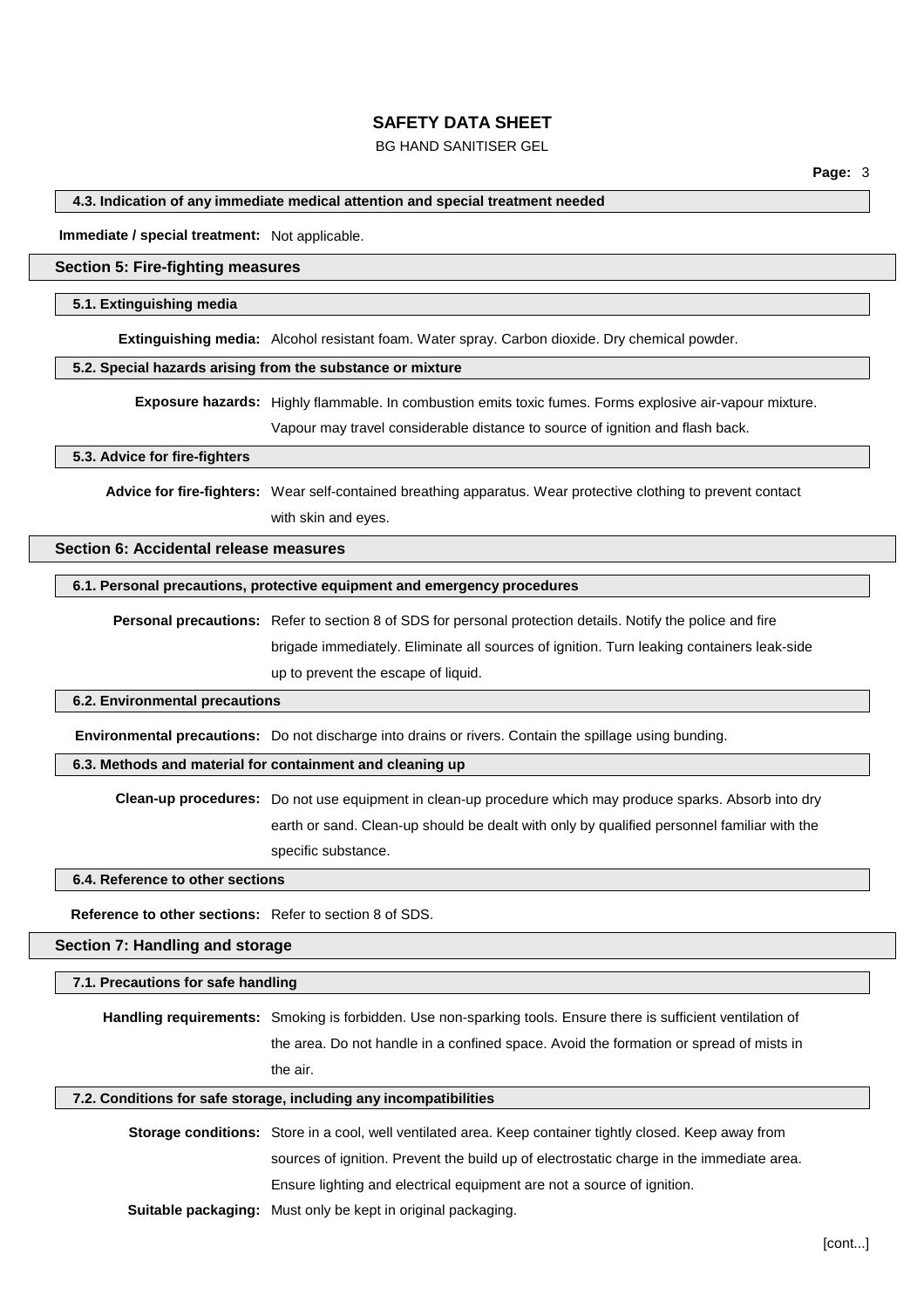## BG HAND SANITISER GEL

## **7.3. Specific end use(s)**

**Specific end use(s):** PC8: Biocidal products (e.g. Disinfectants, pest control).

## **Section 8: Exposure controls/personal protection**

### **8.1. Control parameters**

### **Hazardous ingredients:**

### **GLYCERINE**

|  |  |  |  |  |  |  |  |  |  |  |  |  | Workplace exposure limits: |
|--|--|--|--|--|--|--|--|--|--|--|--|--|----------------------------|
|--|--|--|--|--|--|--|--|--|--|--|--|--|----------------------------|

|       | Workplace exposure limits: |              | <b>Respirable dust:</b> |              |
|-------|----------------------------|--------------|-------------------------|--------------|
| State | 8 hour TWA                 | 15 min. STEL | 8 hour TWA              | 15 min. STEL |
|       | 10                         |              |                         |              |

**DNEL/PNEC Values**

**DNEL / PNEC** No data available.

**8.2. Exposure controls**

**Engineering measures:** Ensure there is sufficient ventilation of the area. Ensure lighting and electrical

equipment are not a source of ignition.

**Respiratory protection:** Respiratory protection not required.

**Hand protection:** Not applicable.

**Eye protection:** Safety glasses. Ensure eye bath is to hand.

**Skin protection:** Protective clothing.

## **Section 9: Physical and chemical properties**

# **9.1. Information on basic physical and chemical properties**

| <b>State: Liquid</b>                                    |                                                  |                                     |
|---------------------------------------------------------|--------------------------------------------------|-------------------------------------|
|                                                         | <b>Colour: Colourless</b>                        |                                     |
|                                                         | <b>Odour:</b> Alcoholic                          |                                     |
| <b>Evaporation rate: Fast</b>                           |                                                  |                                     |
|                                                         | <b>Oxidising:</b> Not applicable.                |                                     |
| <b>Solubility in water: Miscible</b>                    |                                                  |                                     |
| <b>Viscosity: Viscous</b>                               |                                                  |                                     |
| <b>Boiling point/range °C:</b> No data available.       | <b>Melting point/range°C:</b> No data available. |                                     |
| <b>Flammability limits %: lower:</b> No data available. |                                                  | <b>upper:</b> No data available.    |
| <b>Flash point °C:</b> $\leq 23$                        | Part.coeff. n-octanol/water: No data available.  |                                     |
| Autoflammability°C: No data available.                  |                                                  | Vapour pressure: No data available. |
|                                                         | <b>Relative density:</b> No data available.      | $pH:$ Approx. 7                     |
|                                                         | <b>VOC g/l:</b> No data available.               |                                     |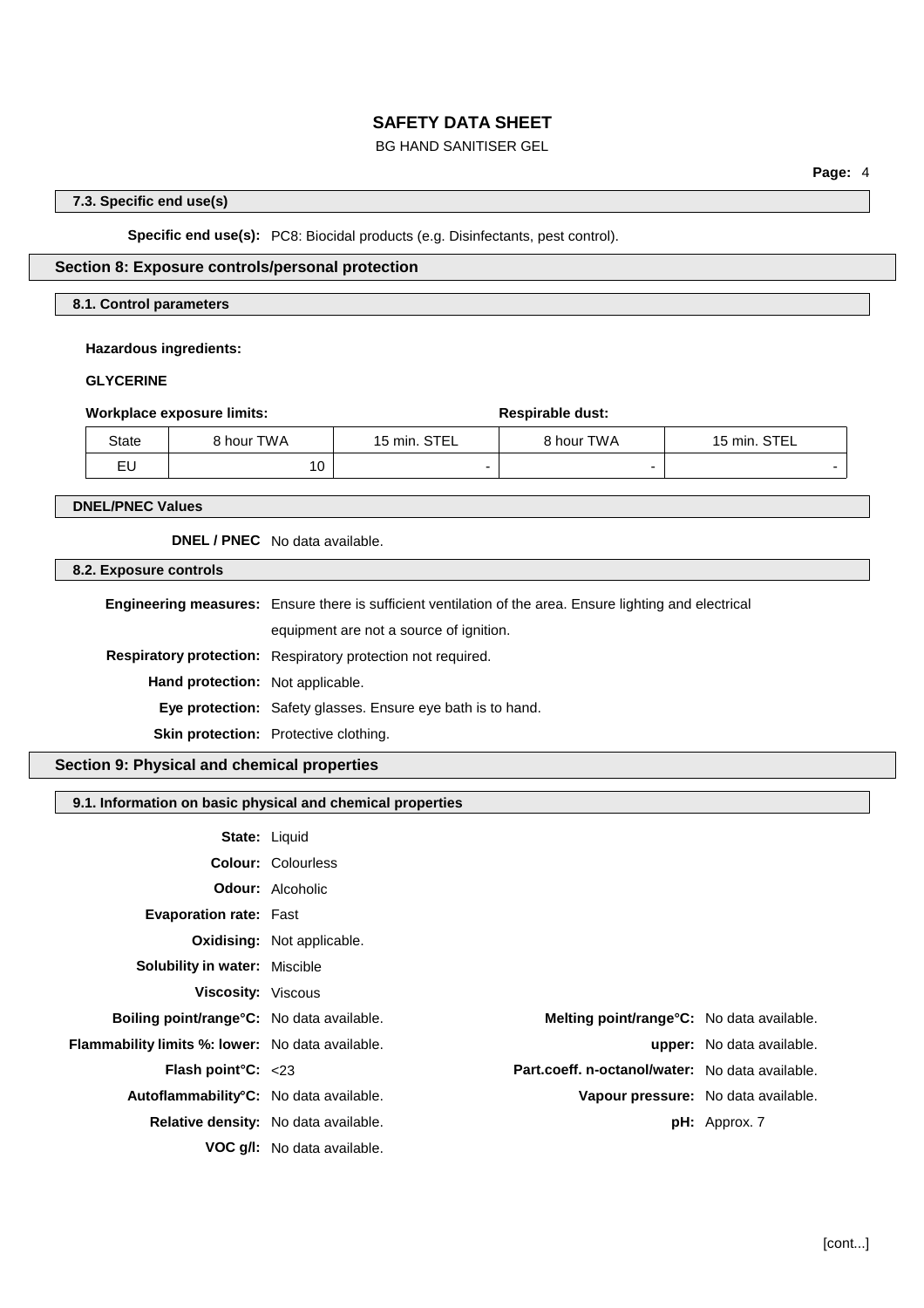# BG HAND SANITISER GEL

**Page:** 5

### **9.2. Other information**

**Other information:** No data available.

### **Section 10: Stability and reactivity**

#### **10.1. Reactivity**

**Reactivity:** Stable under recommended transport or storage conditions.

**10.2. Chemical stability**

**Chemical stability:** Stable under normal conditions. Stable at room temperature.

#### **10.3. Possibility of hazardous reactions**

**Hazardous reactions:** Hazardous reactions will not occur under normal transport or storage conditions.

Decomposition may occur on exposure to conditions or materials listed below.

# **10.4. Conditions to avoid**

**Conditions to avoid:** Heat. Hot surfaces. Sources of ignition. Flames.

## **10.5. Incompatible materials**

**Materials to avoid:** Strong oxidising agents. Strong acids.

### **10.6. Hazardous decomposition products**

**Haz. decomp. products:** In combustion emits toxic fumes.

#### **Section 11: Toxicological information**

### **11.1. Information on toxicological effects**

#### **Hazardous ingredients:**

#### **ETHANOL**

| <b>IVN</b> | <b>RAT</b> | LD50 | 1440 | mg/kg |
|------------|------------|------|------|-------|
| ' ORL      | <b>MUS</b> | LD50 | 3450 | mg/kg |
| ORL        | <b>RAT</b> | LD50 | 7060 | mg/kg |

#### **GLYCERINE**

| OR<br>–…… | RА | LD50<br>$ -$ | 2000<br>w<br>$\cdot$<br>. | ma/kr<br>. . |
|-----------|----|--------------|---------------------------|--------------|
|           |    |              |                           |              |

### **Relevant hazards for product:**

| Hazard                        | Route | Basis                 |
|-------------------------------|-------|-----------------------|
| Serious eye damage/irritation | OPT   | Hazardous: calculated |

### **Symptoms / routes of exposure**

**Skin contact:** There may be mild irritation at the site of contact.

**Eye contact:** There may be irritation and redness.

**Ingestion:** There may be irritation of the throat.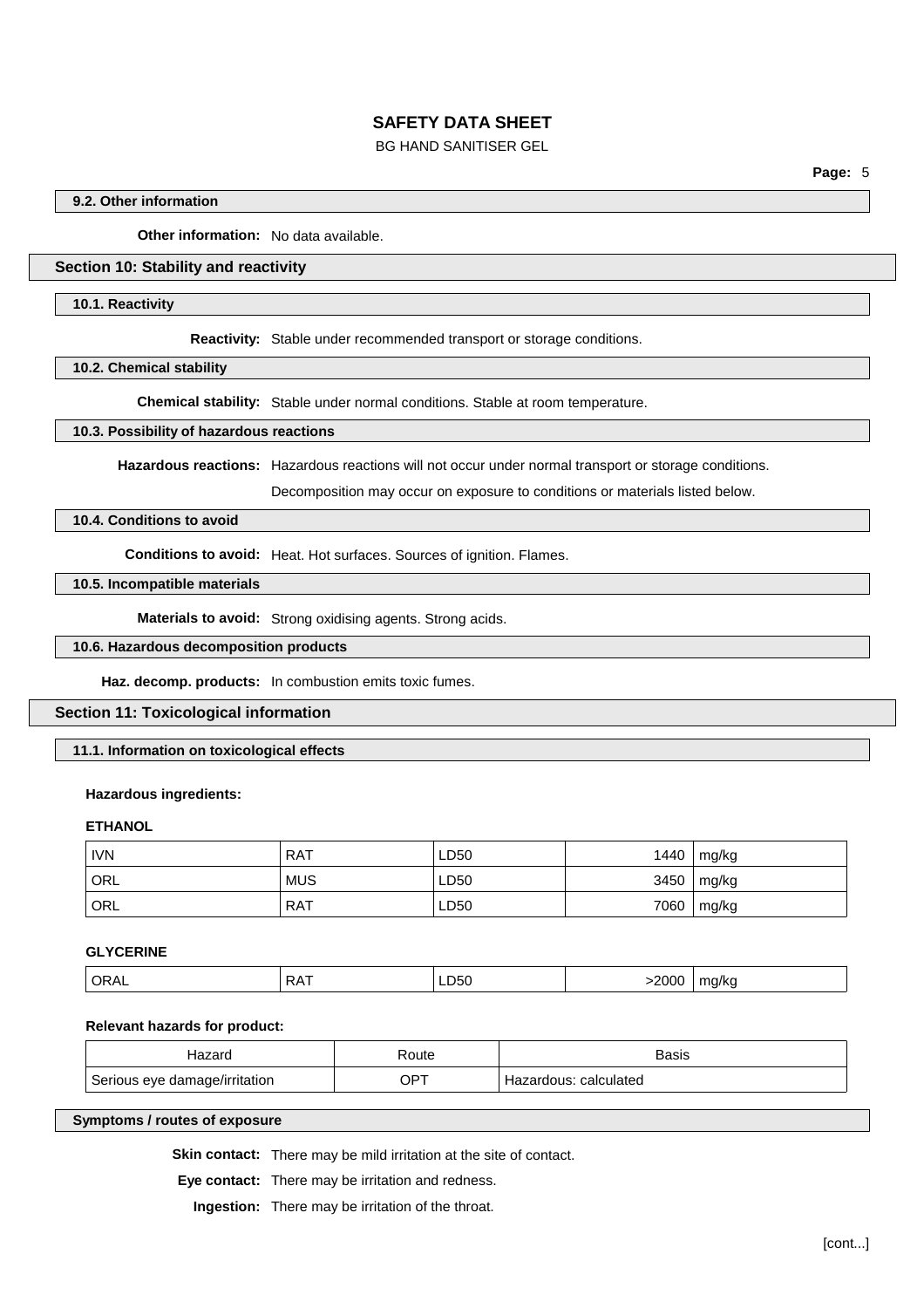# BG HAND SANITISER GEL

**Page:** 6

**Inhalation:** There may be a feeling of tightness in the chest with shortness of breath.

**Delayed / immediate effects:** Immediate effects can be expected after short-term exposure.

### **Section 12: Ecological information**

**12.1. Toxicity**

#### **Hazardous ingredients:**

# **GLYCERINE**

FISH 96H LC50 >5000 | mg/l

**12.2. Persistence and degradability**

**Persistence and degradability:** Biodegradable.

**12.3. Bioaccumulative potential**

**Bioaccumulative potential:** No bioaccumulation potential.

**12.4. Mobility in soil**

**Mobility:** Readily absorbed into soil.

### **12.5. Results of PBT and vPvB assessment**

**PBT identification:** This product is not identified as a PBT/vPvB substance.

# **12.6. Other adverse effects**

**Other adverse effects:** Negligible ecotoxicity.

**Section 13: Disposal considerations**

### **13.1. Waste treatment methods**

**Disposal operations:** Transfer to a suitable container and arrange for collection by specialised disposal company.

**Disposal of packaging:** Dispose of as normal industrial waste.

**NB:** The user's attention is drawn to the possible existence of regional or national regulations regarding disposal.

### **Section 14: Transport information**

**14.1. UN number**

**UN number:** UN1993

**14.2. UN proper shipping name**

**Shipping name:** FLAMMABLE LIQUID, N.O.S.

(ethanol)

### **14.3. Transport hazard class(es)**

**Transport class:** 3